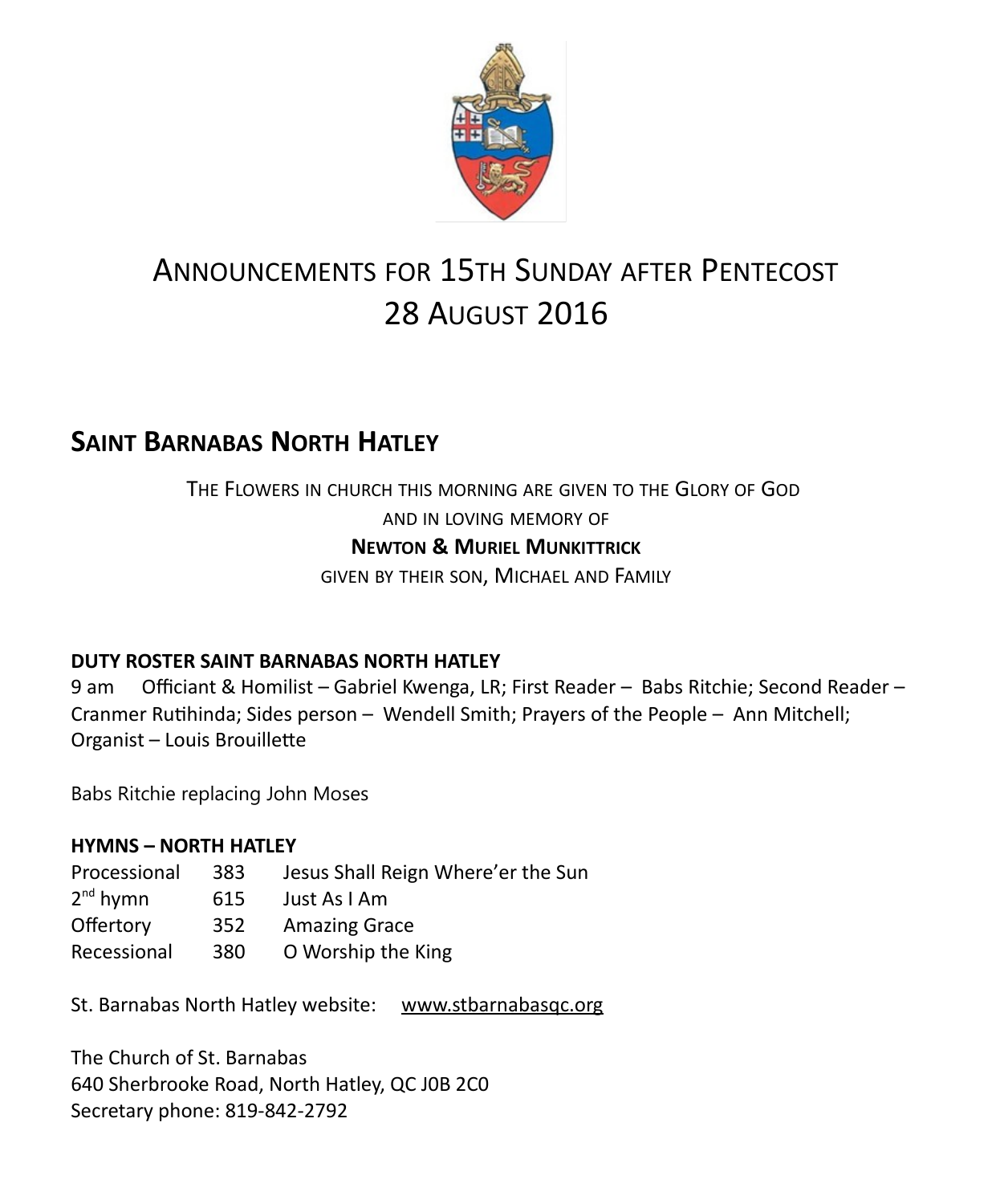## ON THIS WFFK

### **CANCELLED SERVICES – LENNOXVILLE, AYER'S CLIFF, COATICOOK, MAGOG**

The services at Lennoxville, Ayer's Cliff, Coaticook and Magog will be cancelled on Sunday, August 28 so that people may attend the 150<sup>th</sup> Anniversary service at St. George's, Georgeville at 10 am.

### **PHOTOS OF BBQ WITH BISHOP – NORTH HATLEY**

Check out the St. Barnabas North Hatley website to see photos of the BBQ with the Bishop and other interesting information.

St. Barnabas North Hatley website: [www.stbarnabasqc.org](https://webmail.ubishops.ca/owa/redir.aspx?REF=0vV84iQWktbgou41-Q7x-hpuWc0un25Lg32_cT3pE_mXa77B8czTCAFodHRwOi8vd3d3LnN0YmFybmFiYXNxYy5vcmc.)

### **THANK YOU FROM NORTH HATLEY GARAGE AND RUMMAGE SALE**

Just a thank you to all those who donated items and helped with the Garage/Rummage Sale at the beach. We collected \$6200 minus about \$500 in expenses (advertising, food etc.) for a profit of about \$5700. This will help with the sailing program and other NHRS activities. Congratulations to all donations and helpers. Michael Munkittrick.

### SERVICES THIS WEEK

| <b>TODAY</b>       | <b>9 AM</b>                      | <b>MORNING PRAYER</b> | <b>NORTH HATLEY</b>           |  |
|--------------------|----------------------------------|-----------------------|-------------------------------|--|
|                    | 10 AM                            | <b>HOLY EUCHARIST</b> | GEORGEVILLE 150TH ANNIVERSARY |  |
|                    | ALL OTHER SERVICES ARE CANCELLED |                       |                               |  |
| <b>NEXT SUNDAY</b> | 9 AM                             | <b>HOLY EUCHARIST</b> | <b>NORTH HATLEY</b>           |  |
|                    | $9:15 \text{ AM}$                | <b>MORNING PRAYER</b> | <b>MAGOG</b>                  |  |
|                    | 11 AM                            | <b>HOLY EUCHARIST</b> | LENNOXVILLE                   |  |
|                    | 2 PM                             | <b>HOLY EUCHARIST</b> | <b>HATLEY</b>                 |  |
|                    |                                  |                       |                               |  |

# DEANERY MEETINGS AT ST GEORGE'S LENNOXVILLE

None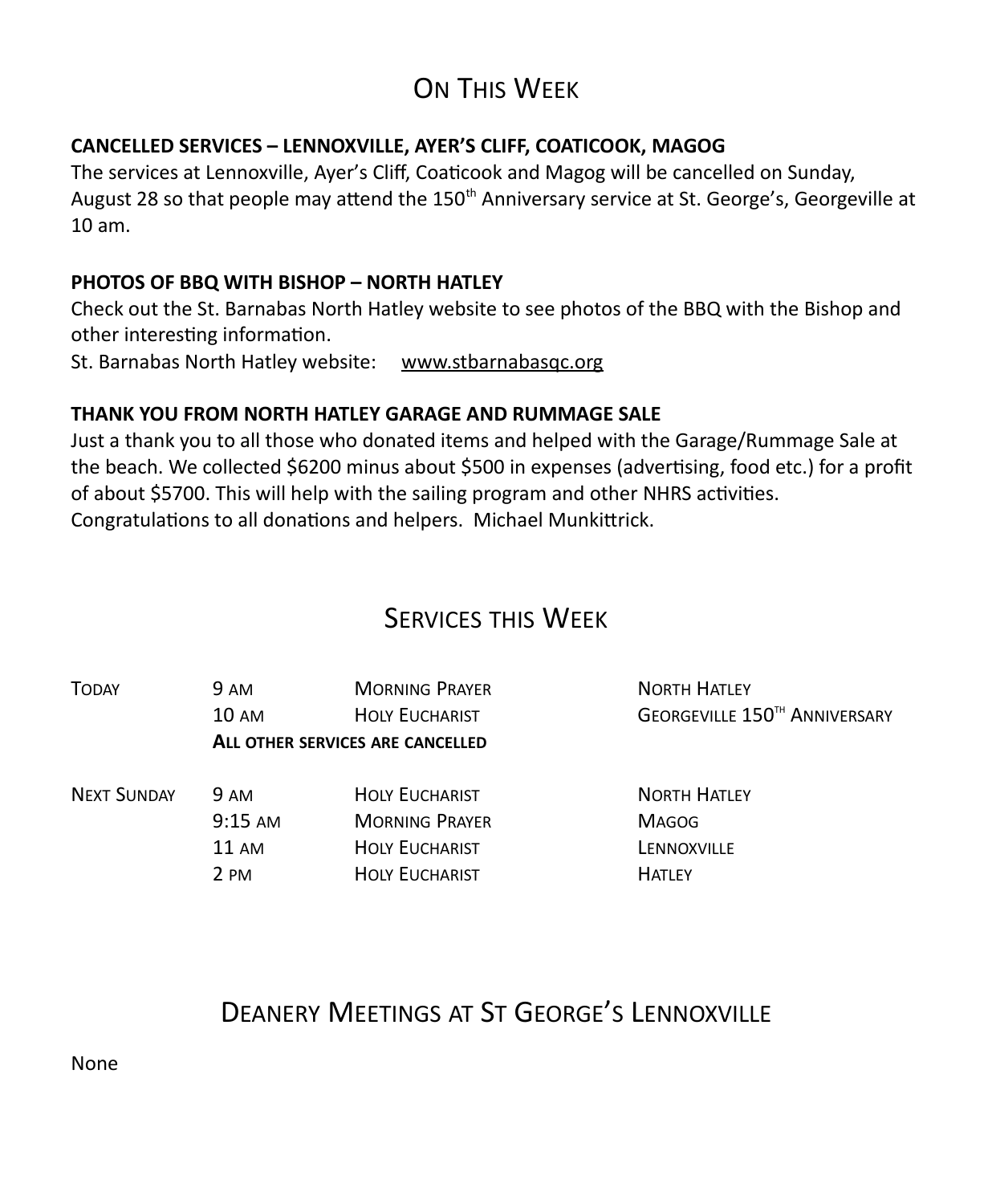### UPCOMING EVENTS

#### **LENNOXVILLE QUILTERS ANNUAL QUILT SHOW & SALE – LENNOXVILLE**

At St. George's Anglican Church (84 Queen Street, Lennoxville) Friday, September 9 from 10 am – 5 pm Saturday, September 10 from 10 am – 4 pm Admission \$5.00. Refreshments (muffins, cookies, coffee, tea, juice) provided by St. George's Evening ACW and Parish Guild. Hope to see you all there!

#### **HARVEST SUPPER – COMPTON**

**St. Barnabas Church - Milby** will hold a Harvest Supper on Saturday September 17, 2016 at 5 pm at Ives Hill Community Hall, 370 Ch Ives Hill, Compton. Cost: \$13 for Adults, \$6 for children 12 and under Menu: ham, scalloped potatoes, squash, baked beans, salads home made rolls & dessert Info: 819-837-2261

#### **SOUP LUNCH – LENNOXVILLE**

Third Thursday Lunch on September 15, 11:30 am – 1:00 pm at St George's Church, Lennoxville The monthly soup lunch will be starting again in September with a menu of three delicious soups, rolls and cheese, delectable dessert, tea, coffee and juice. We would appreciate some assistance to serve the food and clean-up. If you would like to help, please contact Ruth Sheeran at 819 566-4937. (It is a lot of fun so join us in the kitchen!)

#### **EVENSONG SERVICE – LENNOXVILLE**

There will be an Evensong Service on Sunday, September 25 at 4 pm at St. George's, Lennoxville.

#### **DOWNEY MONUMENT RESTORATION**

Cleaning and maintenance of headstones in the cemetery done by hand using gentle brushes to wash them clean. Remove the stains of rain, dust, air pollution as well as lichens and mold. Contact Lewis Downey at 819-575-4399 or email hellewdowney@gmail.com.